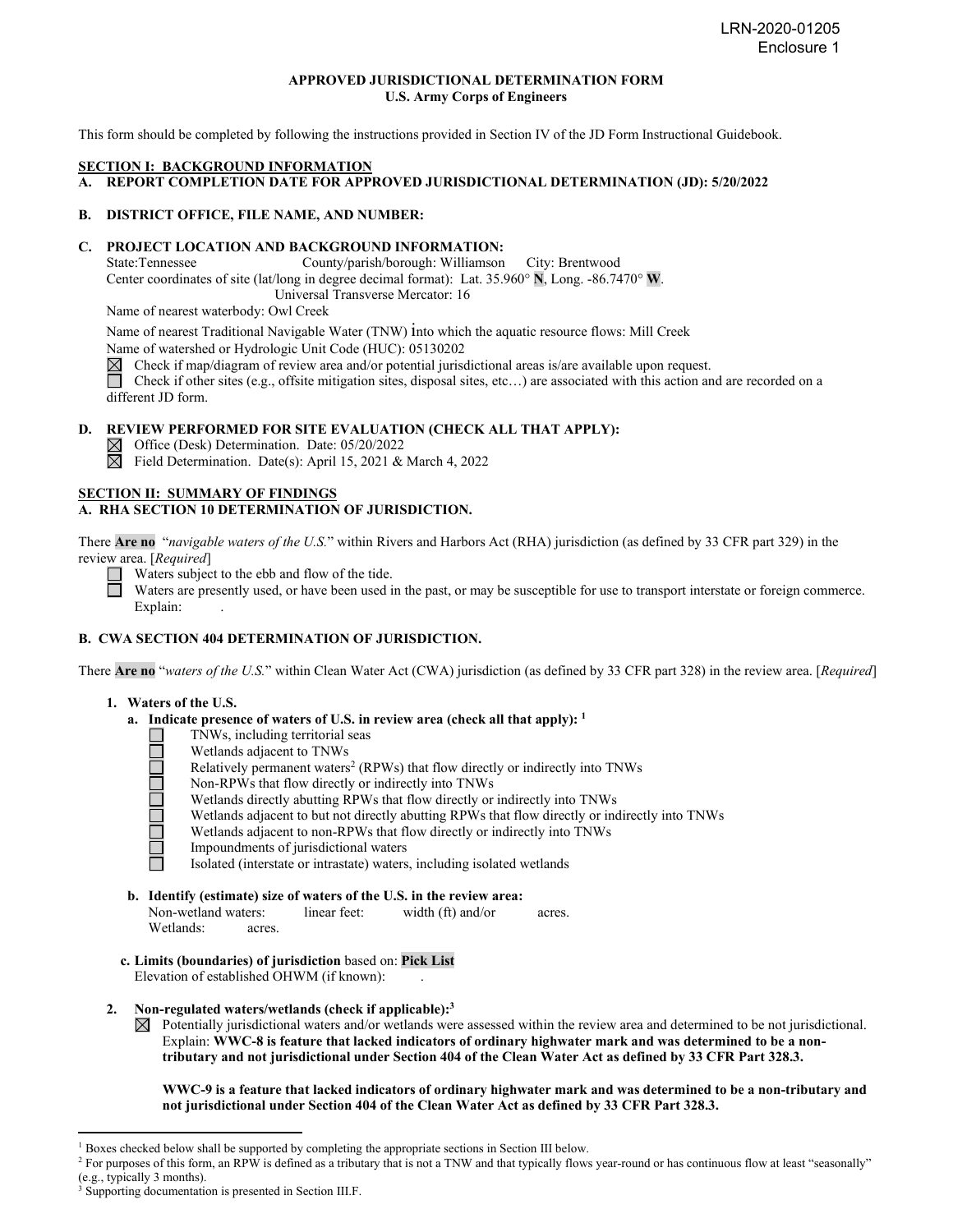**WTL-1 is an open water farm pond dug in the upland soil series Ashwood-Mimosa-Rock outcrop complex with an obvious berm observed on the downslope without an outlet or overflow. Based on available aerial photography, the ponds were first recorded in 1980. In imagery dating from 1951, the pond was not present and there is no indication that the area was a jurisdictional wetland or stream. The preamble for 33 CFR 328, published in Federal Register Volume 51, Number 219, published November 13, 1986 (page 41217), states "For clarification, it should be noted that we generally do not consider the following waters to be "Waters of the United States…. (c) artificial lakes and ponds created by the excavation and/or diking of dry land to collect and retain water which are used exclusively for such purposes as stock watering, irrigation, settling basins or rice growing.". I have determined WTL-1 are not waters of the U.S. and are not jurisdictional under Section 404 of the Clean Water Act as defined by 33 CFR 328.3**.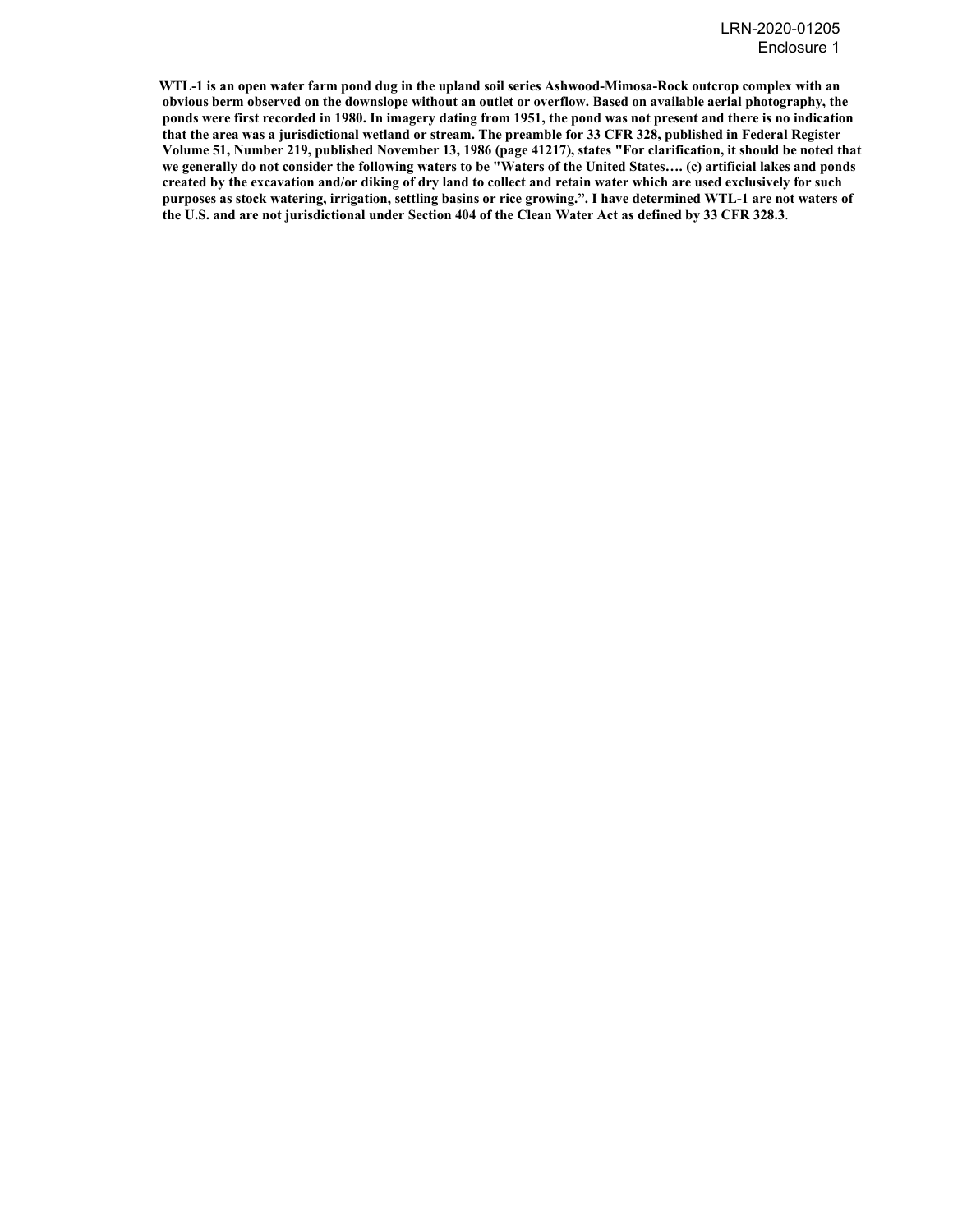#### **SECTION III: CWA ANALYSIS**

#### **A. TNWs AND WETLANDS ADJACENT TO TNWs**

**The agencies will assert jurisdiction over TNWs and wetlands adjacent to TNWs. If the aquatic resource is a TNW, complete Section III.A.1 and Section III.D.1. only; if the aquatic resource is a wetland adjacent to a TNW, complete Sections III.A.1 and 2 and Section III.D.1.; otherwise, see Section III.B below**.

 **1. TNW** 

Identify TNW:

Summarize rationale supporting determination: .

#### **2. Wetland adjacent to TNW**

Summarize rationale supporting conclusion that wetland is "adjacent":

# **B. CHARACTERISTICS OF TRIBUTARY (THAT IS NOT A TNW) AND ITS ADJACENT WETLANDS (IF ANY):**

 **This section summarizes information regarding characteristics of the tributary and its adjacent wetlands, if any, and it helps determine whether or not the standards for jurisdiction established under Rapanos have been met.** 

 **The agencies will assert jurisdiction over non-navigable tributaries of TNWs where the tributaries are "relatively permanent waters" (RPWs), i.e. tributaries that typically flow year-round or have continuous flow at least seasonally (e.g., typically 3 months). A wetland that directly abuts an RPW is also jurisdictional. If the aquatic resource is not a TNW, but has year-round (perennial) flow, skip to Section III.D.2. If the aquatic resource is a wetland directly abutting a tributary with perennial flow, skip to Section III.D.4.** 

**A wetland that is adjacent to but that does not directly abut an RPW requires a significant nexus evaluation. Corps districts and EPA regions will include in the record any available information that documents the existence of a significant nexus between a relatively permanent tributary that is not perennial (and its adjacent wetlands if any) and a traditional navigable water, even though a significant nexus finding is not required as a matter of law.** 

**If the waterbody4 is not an RPW, or a wetland directly abutting an RPW, a JD will require additional data to determine if the waterbody has a significant nexus with a TNW. If the tributary has adjacent wetlands, the significant nexus evaluation must consider the tributary in combination with all of its adjacent wetlands. This significant nexus evaluation that combines, for analytical purposes, the tributary and all of its adjacent wetlands is used whether the review area identified in the JD request is the tributary, or its adjacent wetlands, or both. If the JD covers a tributary with adjacent wetlands, complete Section III.B.1 for the tributary, Section III.B.2 for any onsite wetlands, and Section III.B.3 for all wetlands adjacent to that tributary, both onsite and offsite. The determination whether a significant nexus exists is determined in Section III.C below.** 

 **1. Characteristics of non-TNWs that flow directly or indirectly into TNW**

 **(i) General Area Conditions:**

| Watershed size:          | <b>Pick List</b> |  |
|--------------------------|------------------|--|
| Drainage area:           | <b>Pick List</b> |  |
| Average annual rainfall: | inches           |  |
| Average annual snowfall: | inches           |  |

## **(ii) Physical Characteristics:**

(a) Relationship with TNW: Tributary flows directly into TNW. Tributary flows through **Pick List** tributaries before entering TNW.

Project waters are **Pick List** river miles from TNW. Project waters are **Pick List** river miles from RPW. Project waters are **Pick List** aerial (straight) miles from TNW. Project waters are **Pick List** aerial (straight) miles from RPW. Project waters cross or serve as state boundaries. Explain:

Identify flow route to TNW<sup>5</sup>: Tributary stream order, if known: .

<sup>4</sup> Note that the Instructional Guidebook contains additional information regarding swales, ditches, washes, and erosional features generally and in the arid West.

<sup>5</sup> Flow route can be described by identifying, e.g., tributary a, which flows through the review area, to flow into tributary b, which then flows into TNW.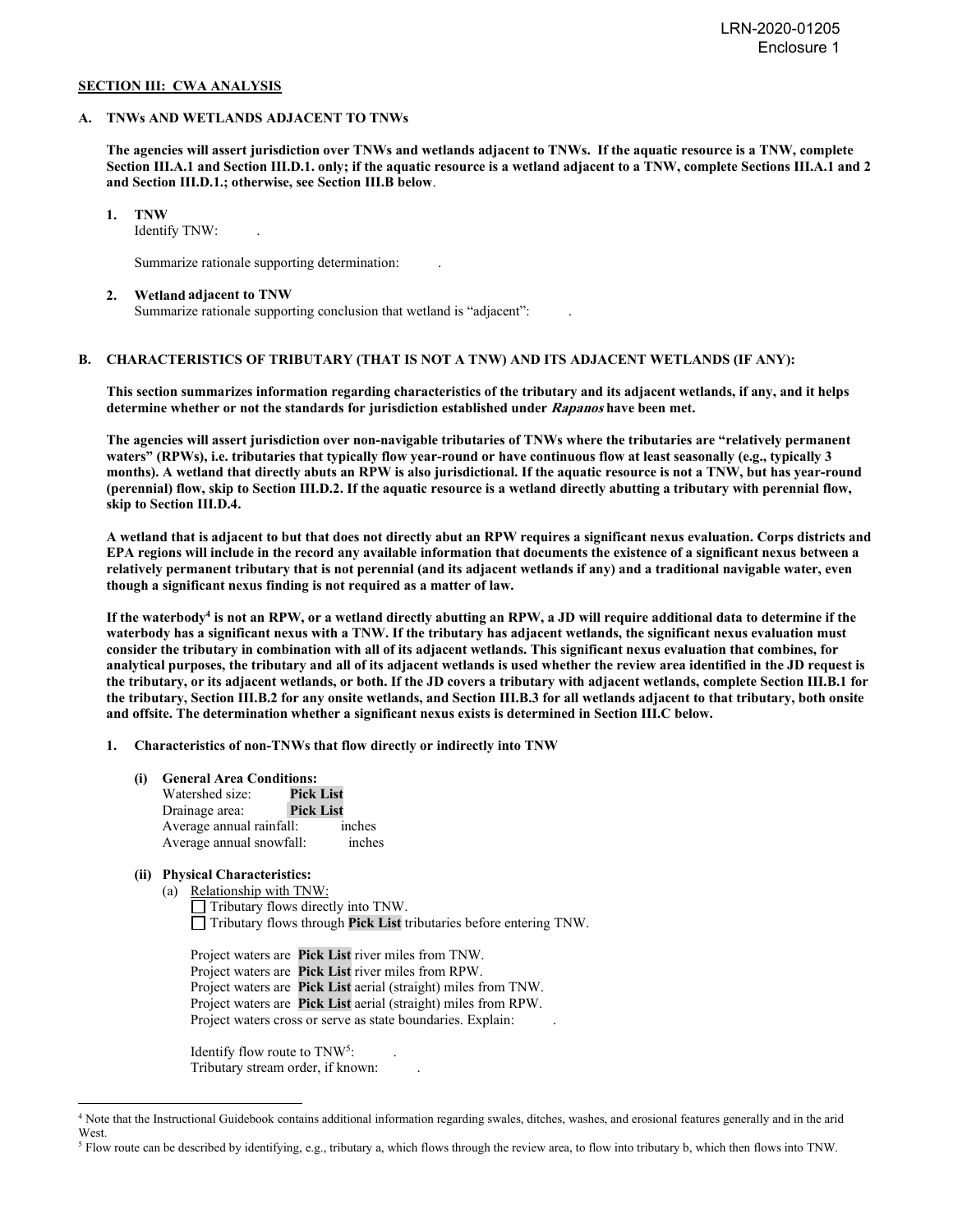| (b) | <b>General Tributary Characteristics (check all that apply):</b><br>Tributary is:<br>Natural<br>Artificial (man-made). Explain:<br>Manipulated (man-altered). Explain:                                                                                                                                                                                                                                                                                                                                                                                                                                                                                             |  |  |  |  |  |
|-----|--------------------------------------------------------------------------------------------------------------------------------------------------------------------------------------------------------------------------------------------------------------------------------------------------------------------------------------------------------------------------------------------------------------------------------------------------------------------------------------------------------------------------------------------------------------------------------------------------------------------------------------------------------------------|--|--|--|--|--|
|     | Tributary properties with respect to top of bank (estimate):<br>Average width:<br>feet<br>Average depth:<br>feet<br>Average side slopes: Pick List.                                                                                                                                                                                                                                                                                                                                                                                                                                                                                                                |  |  |  |  |  |
|     | Primary tributary substrate composition (check all that apply):<br>Silts<br>Sands<br>$\blacksquare$<br>Concrete<br>Cobbles<br>Gravel<br>Muck<br>Bedrock<br>Vegetation. Type/% cover:<br>Other. Explain:                                                                                                                                                                                                                                                                                                                                                                                                                                                            |  |  |  |  |  |
|     | Tributary condition/stability [e.g., highly eroding, sloughing banks]. Explain:<br>Presence of run/riffle/pool complexes. Explain:<br>Tributary geometry: Pick List<br>Tributary gradient (approximate average slope):<br>$\frac{0}{0}$                                                                                                                                                                                                                                                                                                                                                                                                                            |  |  |  |  |  |
|     | Flow:<br>(c)<br>Tributary provides for: Pick List<br>Estimate average number of flow events in review area/year: Pick List<br>Describe flow regime:<br>Other information on duration and volume:                                                                                                                                                                                                                                                                                                                                                                                                                                                                   |  |  |  |  |  |
|     | Surface flow is: Pick List. Characteristics:                                                                                                                                                                                                                                                                                                                                                                                                                                                                                                                                                                                                                       |  |  |  |  |  |
|     | Subsurface flow: Pick List. Explain findings:<br>$\Box$ Dye (or other) test performed:                                                                                                                                                                                                                                                                                                                                                                                                                                                                                                                                                                             |  |  |  |  |  |
|     | Tributary has (check all that apply):<br>Bed and banks<br>$\Box$ OHWM <sup>6</sup> (check all indicators that apply):<br>clear, natural line impressed on the bank<br>the presence of litter and debris<br>destruction of terrestrial vegetation<br>changes in the character of soil<br>the presence of wrack line<br>shelving<br>vegetation matted down, bent, or absent<br>$\Box$<br>sediment sorting<br>$\Box$<br>leaf litter disturbed or washed away<br>scour<br>sediment deposition<br>multiple observed or predicted flow events<br>abrupt change in plant community<br>water staining<br>other (list):<br>$\Box$ Discontinuous OHWM. <sup>7</sup> Explain: |  |  |  |  |  |
|     | If factors other than the OHWM were used to determine lateral extent of CWA jurisdiction (check all that apply):<br>$\Box$ High Tide Line indicated by:<br>Mean High Water Mark indicated by:<br>oil or scum line along shore objects<br>survey to available datum;<br>fine shell or debris deposits (foreshore)<br>physical markings;<br>vegetation lines/changes in vegetation types.<br>physical markings/characteristics<br>tidal gauges<br>other (list):                                                                                                                                                                                                      |  |  |  |  |  |
|     | (iii) Chemical Characteristics:                                                                                                                                                                                                                                                                                                                                                                                                                                                                                                                                                                                                                                    |  |  |  |  |  |

Characterize tributary (e.g., water color is clear, discolored, oily film; water quality; general watershed characteristics, etc.). Explain:

Identify specific pollutants, if known:

<sup>6</sup> A natural or man-made discontinuity in the OHWM does not necessarily sever jurisdiction (e.g., where the stream temporarily flows underground, or where the OHWM has been removed by development or agricultural practices). Where there is a break in the OHWM that is unrelated to the waterbody's flow regime (e.g., flow over a rock outcrop or through a culvert), the agencies will look for indicators of flow above and below the break. 7 Ibid.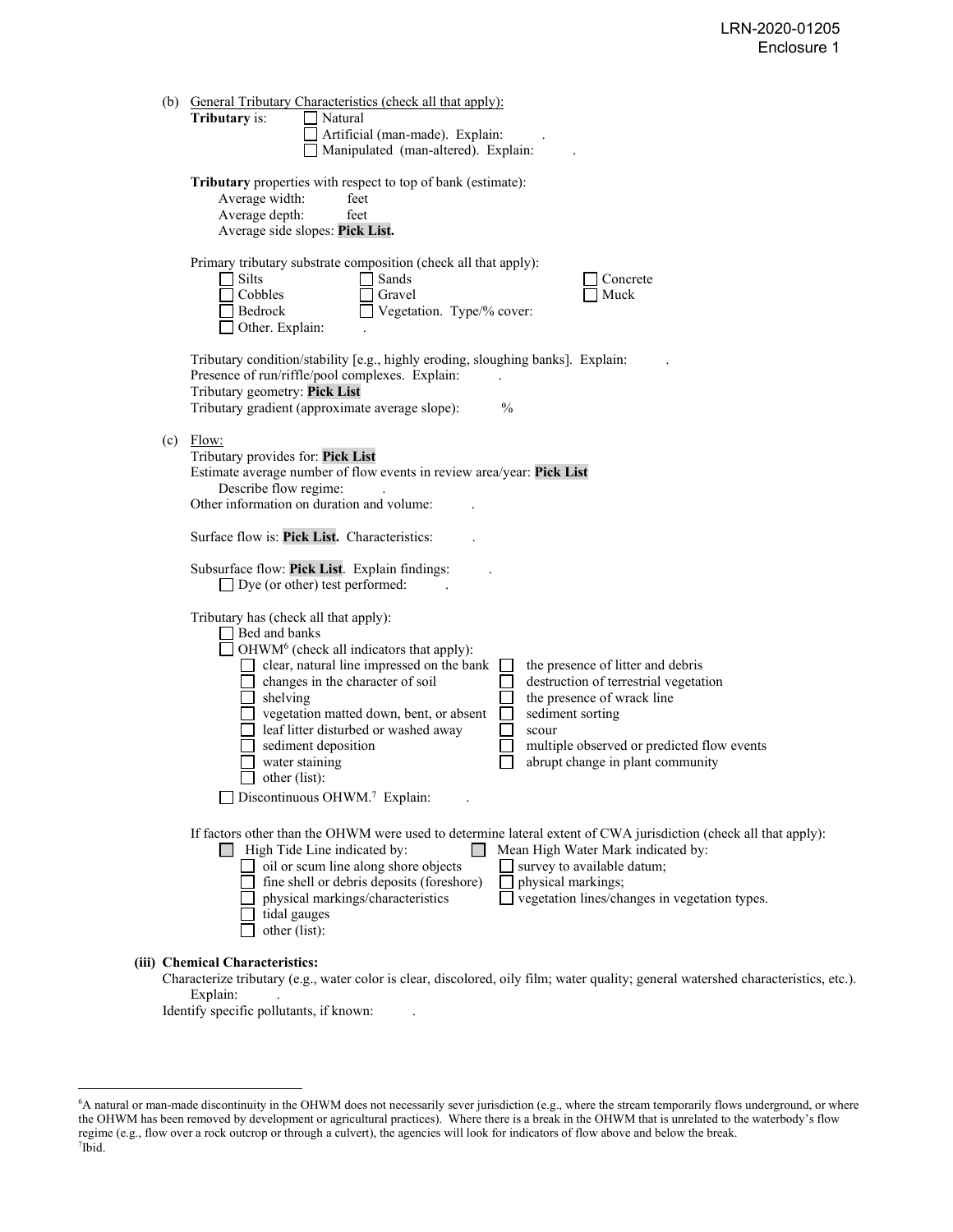#### **(iv) Biological Characteristics. Channel supports (check all that apply):**

- $\Box$  Riparian corridor. Characteristics (type, average width):
- Wetland fringe. Characteristics:
- $\Box$  Habitat for:
	- Federally Listed species. Explain findings:
	- $\Box$  Fish/spawn areas. Explain findings:
	- Other environmentally-sensitive species. Explain findings: .
	- Aquatic/wildlife diversity. Explain findings: .

## **2. Characteristics of wetlands adjacent to non-TNW that flow directly or indirectly into TNW**

### **(i) Physical Characteristics:**

- (a) General Wetland Characteristics: Properties: Wetland size: acres Wetland type. Explain: Wetland quality. Explain: Project wetlands cross or serve as state boundaries. Explain: .
- (b) General Flow Relationship with Non-TNW: Flow is: **Pick List**. Explain: .

 Surface flow is**: Pick List**  Characteristics:

 Subsurface flow: **Pick List**. Explain findings: .  $\Box$  Dye (or other) test performed:

### (c) Wetland Adjacency Determination with Non-TNW:

- □ Directly abutting
- Not directly abutting
	- Discrete wetland hydrologic connection. Explain:
	- Ecological connection. Explain:
	- $\Box$  Separated by berm/barrier. Explain:

## (d) Proximity (Relationship) to TNW

Project wetlands are **Pick List** river miles from TNW. Project waters are **Pick List** aerial (straight) miles from TNW. Flow is from: **Pick List.** Estimate approximate location of wetland as within the **Pick List** floodplain.

## **(ii) Chemical Characteristics:**

Characterize wetland system (e.g., water color is clear, brown, oil film on surface; water quality; general watershed characteristics; etc.). Explain: Identify specific pollutants, if known: .

# **(iii) Biological Characteristics. Wetland supports (check all that apply):**

- $\Box$  Riparian buffer. Characteristics (type, average width):
- Vegetation type/percent cover. Explain: .
- $\Box$  Habitat for:
	- Federally Listed species. Explain findings:
	- Fish/spawn areas. Explain findings: .
	- Other environmentally-sensitive species. Explain findings: .
	- $\Box$  Aquatic/wildlife diversity. Explain findings:

# **3. Characteristics of all wetlands adjacent to the tributary (if any)**

All wetland(s) being considered in the cumulative analysis: **Pick List** Approximately ( ) acres in total are being considered in the cumulative analysis.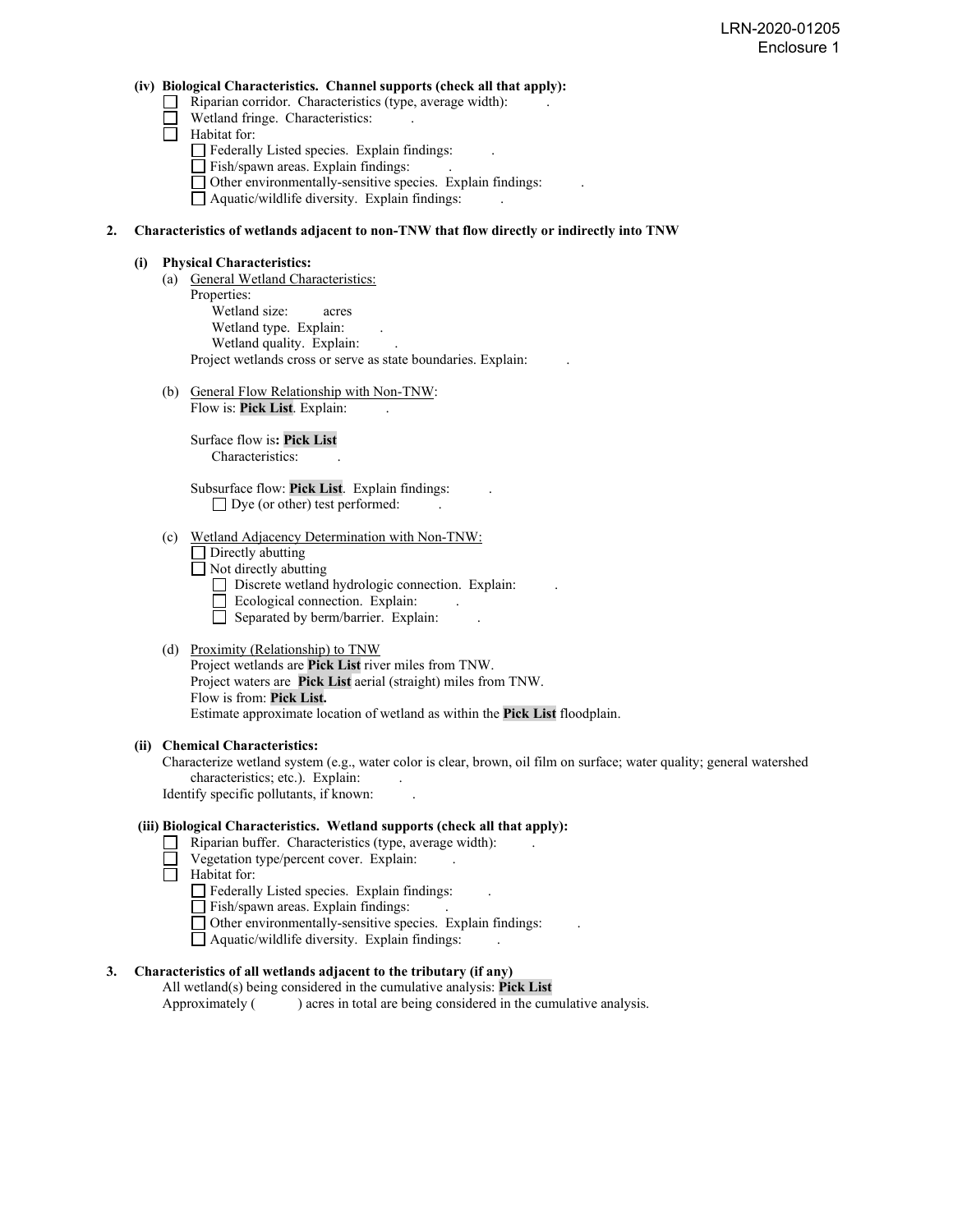For each wetland, specify the following:

Directly abuts? (Y/N) Size (in acres) Directly abuts? (Y/N) Size (in acres)

Summarize overall biological, chemical and physical functions being performed: .

### **C. SIGNIFICANT NEXUS DETERMINATION**

**A significant nexus analysis will assess the flow characteristics and functions of the tributary itself and the functions performed by any wetlands adjacent to the tributary to determine if they significantly affect the chemical, physical, and biological integrity of a TNW. For each of the following situations, a significant nexus exists if the tributary, in combination with all of its adjacent wetlands, has more than a speculative or insubstantial effect on the chemical, physical and/or biological integrity of a TNW. Considerations when evaluating significant nexus include, but are not limited to the volume, duration, and frequency of the flow of water in the tributary and its proximity to a TNW, and the functions performed by the tributary and all its adjacent wetlands. It is not appropriate to determine significant nexus based solely on any specific threshold of distance (e.g. between a tributary and its adjacent wetland or between a tributary and the TNW). Similarly, the fact an adjacent wetland lies within or outside of a floodplain is not solely determinative of significant nexus.** 

**Draw connections between the features documented and the effects on the TNW, as identified in the** *Rapanos* **Guidance and discussed in the Instructional Guidebook. Factors to consider include, for example:**

- Does the tributary, in combination with its adjacent wetlands (if any), have the capacity to carry pollutants or flood waters to TNWs, or to reduce the amount of pollutants or flood waters reaching a TNW?
- Does the tributary, in combination with its adjacent wetlands (if any), provide habitat and lifecycle support functions for fish and other species, such as feeding, nesting, spawning, or rearing young for species that are present in the TNW?
- Does the tributary, in combination with its adjacent wetlands (if any), have the capacity to transfer nutrients and organic carbon that support downstream foodwebs?
- Does the tributary, in combination with its adjacent wetlands (if any), have other relationships to the physical, chemical, or biological integrity of the TNW?

#### **Note: the above list of considerations is not inclusive and other functions observed or known to occur should be documented below:**

- **1. Significant nexus findings for non-RPW that has no adjacent wetlands and flows directly or indirectly into TNWs.** Explain findings of presence or absence of significant nexus below, based on the tributary itself, then go to Section III.D: .
- **2. Significant nexus findings for non-RPW and its adjacent wetlands, where the non-RPW flows directly or indirectly into TNWs.** Explain findings of presence or absence of significant nexus below, based on the tributary in combination with all of its adjacent wetlands, then go to Section III.D: .
- **3. Significant nexus findings for wetlands adjacent to an RPW but that do not directly abut the RPW.** Explain findings of presence or absence of significant nexus below, based on the tributary in combination with all of its adjacent wetlands, then go to Section III.D:

## **D. DETERMINATIONS OF JURISDICTIONAL FINDINGS. THE SUBJECT WATERS/WETLANDS ARE (CHECK ALL THAT APPLY):**

- **1. INWs and Adjacent Wetlands.** Check all that apply and provide size estimates in review area:<br> **INWs:** linear feet width (ft), Or, acres. width (ft), Or, acres.  $\Box$  Wetlands adjacent to TNWs: acres.
- **2. RPWs that flow directly or indirectly into TNWs.** 
	- Tributaries of TNWs where tributaries typically flow year-round are jurisdictional. Provide data and rationale indicating that tributary is perennial: .
	- $\Box$  Tributaries of TNW where tributaries have continuous flow "seasonally" (e.g., typically three months each year) are jurisdictional. Data supporting this conclusion is provided at Section III.B. Provide rationale indicating that tributary flows seasonally: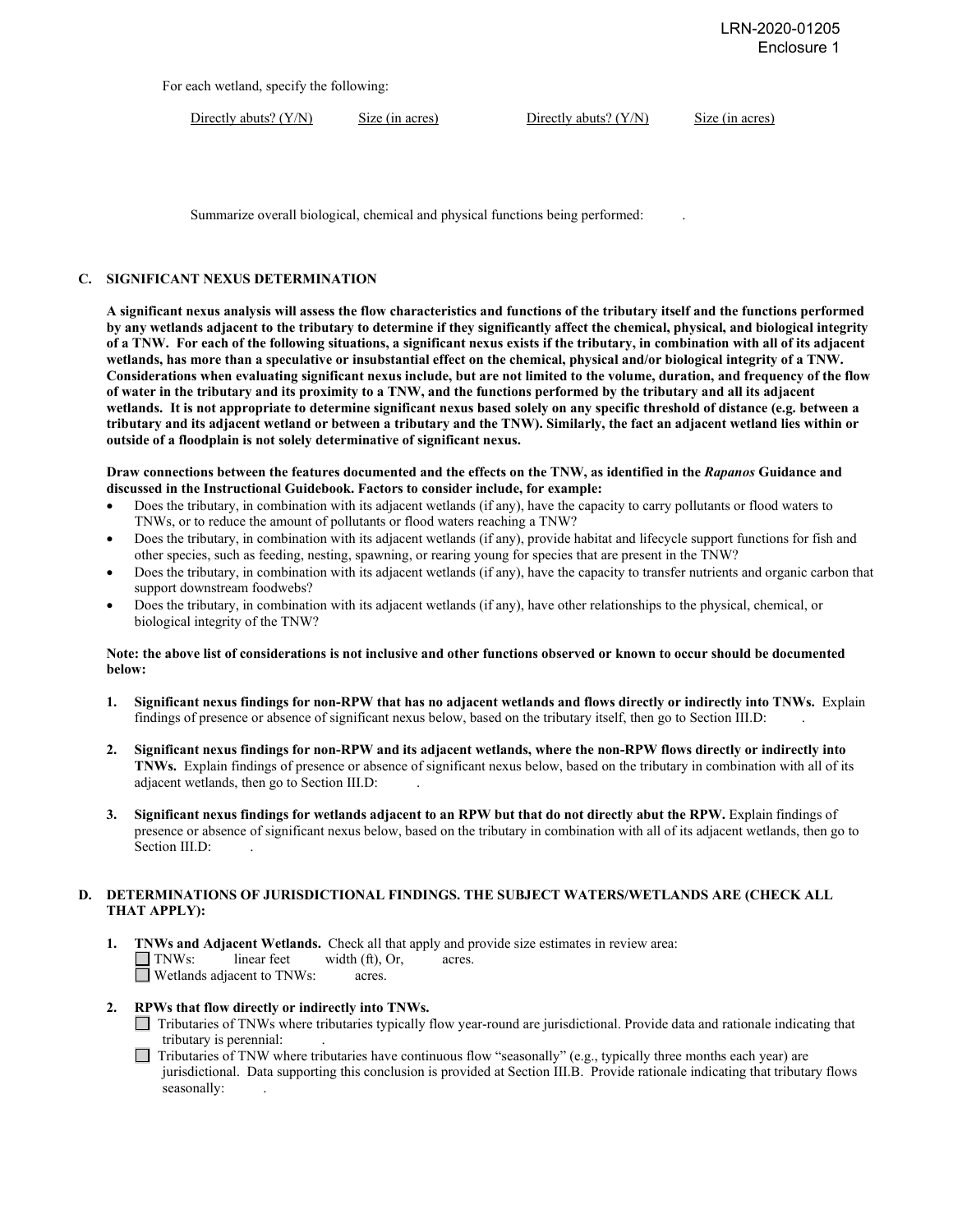Provide estimates for jurisdictional waters in the review area (check all that apply):

- Tributary waters:linear feetwidth (ft).
- $\Box$  Other non-wetland waters: acres.
	- Identify type(s) of waters: .
- **3. Non-RPWs8 that flow directly or indirectly into TNWs.**
	- Waterbody that is not a TNW or an RPW, but flows directly or indirectly into a TNW, and it has a significant nexus with a TNW is jurisdictional. Data supporting this conclusion is provided at Section III.C.

Provide estimates for jurisdictional waters within the review area (check all that apply):

- Tributary waters:linear feetwidth (ft).
- □ Other non-wetland waters: acres.
	- Identify type(s) of waters: **.**

## **4. Wetlands directly abutting an RPW that flow directly or indirectly into TNWs.**

**I** Wetlands directly abut RPW and thus are jurisdictional as adjacent wetlands.

- Wetlands directly abutting an RPW where tributaries typically flow year-round. Provide data and rationale indicating that tributary is perennial in Section III.D.2, above. Provide rationale indicating that wetland is directly abutting an RPW: **.**
- Wetlands directly abutting an RPW where tributaries typically flow "seasonally." Provide data indicating that tributary is seasonal in Section III.B and rationale in Section III.D.2, above. Provide rationale indicating that wetland is directly abutting an RPW: .

Provide acreage estimates for jurisdictional wetlands in the review area:acres.

## **5. Wetlands adjacent to but not directly abutting an RPW that flow directly or indirectly into TNWs.**

 $\Box$  Wetlands that do not directly abut an RPW, but when considered in combination with the tributary to which they are adjacent and with similarly situated adjacent wetlands, have a significant nexus with a TNW are jurisidictional. Data supporting this conclusion is provided at Section III.C.

Provide acreage estimates for jurisdictional wetlands in the review area:acres.

## **6. Wetlands adjacent to non-RPWs that flow directly or indirectly into TNWs.**

Wetlands adjacent to such waters, and have when considered in combination with the tributary to which they are adjacent and with similarly situated adjacent wetlands, have a significant nexus with a TNW are jurisdictional. Data supporting this conclusion is provided at Section III.C.

Provide estimates for jurisdictional wetlands in the review area:acres.

- **7. Impoundments of jurisdictional waters. 9**
	- As a general rule, the impoundment of a jurisdictional tributary remains jurisdictional.
		- Demonstrate that impoundment was created from "waters of the U.S.," or
		- Demonstrate that water meets the criteria for one of the categories presented above (1-6), or
	- Demonstrate that water is isolated with a nexus to commerce (see E below).

## **E. ISOLATED [INTERSTATE OR INTRA-STATE] WATERS, INCLUDING ISOLATED WETLANDS, THE USE, DEGRADATION OR DESTRUCTION OF WHICH COULD AFFECT INTERSTATE COMMERCE, INCLUDING ANY SUCH WATERS (CHECK ALL THAT APPLY):10**

- which are or could be used by interstate or foreign travelers for recreational or other purposes. П
- Ē from which fish or shellfish are or could be taken and sold in interstate or foreign commerce.
- $\Box$ which are or could be used for industrial purposes by industries in interstate commerce.
- Interstate isolated waters.Explain: .
- □ Other factors. Explain:

## **Identify water body and summarize rationale supporting determination:** .

<sup>&</sup>lt;sup>8</sup>See Footnote #3.

 $9$  To complete the analysis refer to the key in Section III.D.6 of the Instructional Guidebook.

**<sup>10</sup> Prior to asserting or declining CWA jurisdiction based solely on this category, Corps Districts will elevate the action to Corps and EPA HQ for review consistent with the process described in the Corps/EPA** *Memorandum Regarding CWA Act Jurisdiction Following Rapanos.*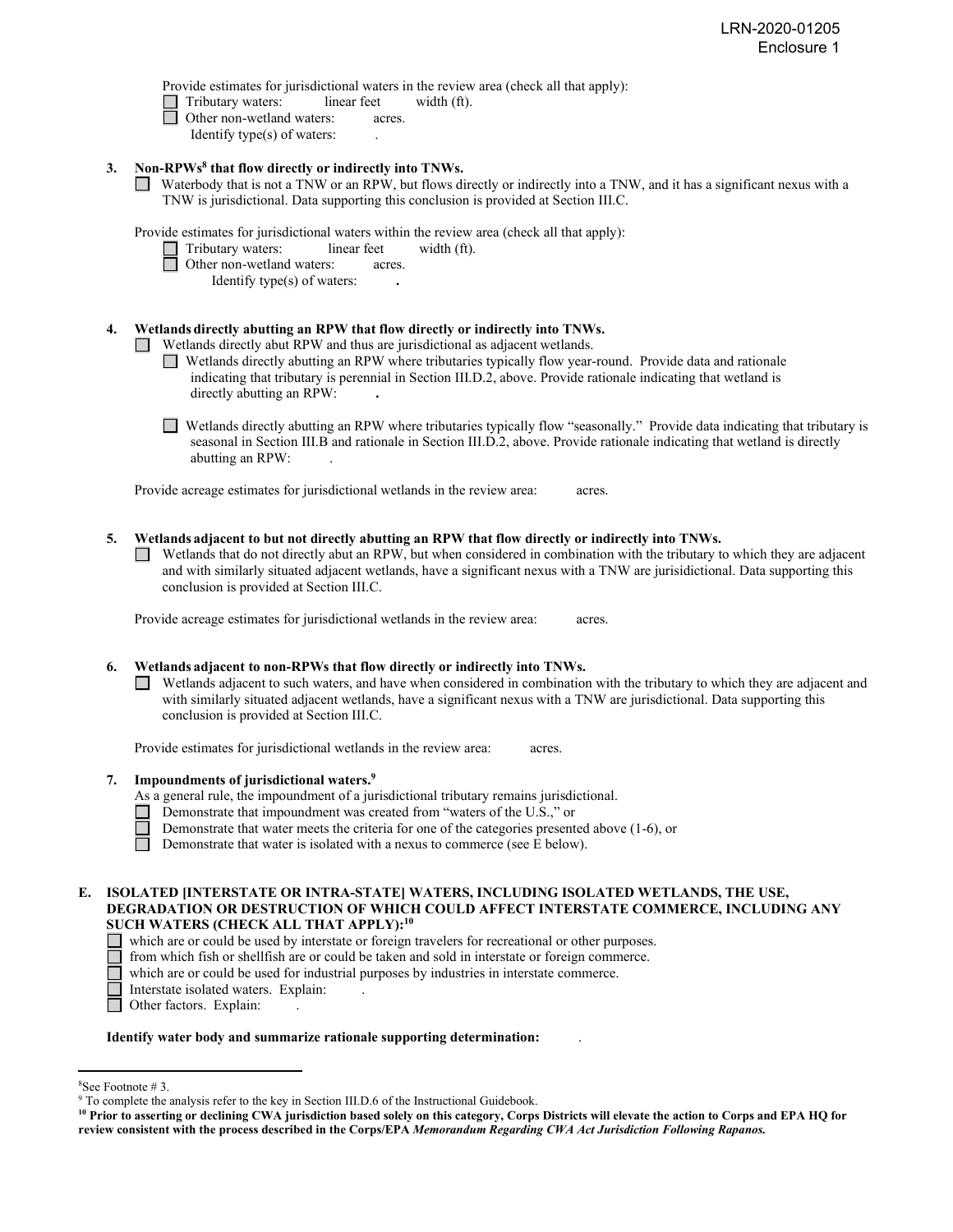Provide estimates for jurisdictional waters in the review area (check all that apply):

Tributary waters: linear feet width (ft).<br>
Other non-wetland waters: acres.

Other non-wetland waters: acres.

- Identify type(s) of waters: **.**
- **Netlands:** acres.

**F. NON-JURISDICTIONAL WATERS, INCLUDING WETLANDS (CHECK ALL THAT APPLY):**

- $\Box$  If potential wetlands were assessed within the review area, these areas did not meet the criteria in the 1987 Corps of Engineers Wetland Delineation Manual and/or appropriate Regional Supplements.
- **Review area included isolated waters with no substantial nexus to interstate (or foreign) commerce.** 
	- Prior to the Jan 2001 Supreme Court decision in "*SWANCC*," the review area would have been regulated based solely on the "Migratory Bird Rule" (MBR).
	- Waters do not meet the "Significant Nexus" standard, where such a finding is required for jurisdiction. Explain:

Other: (explain, if not covered above): **WWC-8 is feature that lacked indicators of ordinary highwater mark and was** 

**determined to be a non-tributary and not jurisdictional under Section 404 of the Clean Water Act as defined by 33 CFR Part 328.3.**

**WWC-9 is a feature that lacked indicators of ordinary highwater mark and was determined to be a non-tributary and not jurisdictional under Section 404 of the Clean Water Act as defined by 33 CFR Part 328.3.**

**WTL-1 is an open water farm pond dug in the upland soil series Ashwood-Mimosa-Rock outcrop complex with an obvious berm observed on the downslope without an outlet or overflow. Based on available aerial photography, the ponds were first recorded in 1980. In imagery dating from 1951, the pond was not present and there is no indication that the area was a jurisdictional wetland or stream. The preamble for 33 CFR 328, published in Federal Register Volume 51, Number 219, published November 13, 1986 (page 41217), states "For clarification, it should be noted that we generally do not consider the following waters to be "Waters of the United States…. (c) artificial lakes and ponds created by the excavation and/or diking of dry land to collect and retain water which are used exclusively for such purposes as stock watering, irrigation, settling basins or rice growing.". I have determined WTL-1 are not waters of the U.S. and are not jurisdictional under Section 404 of the Clean Water Act as defined by 33 CFR 328.3.**

Provide acreage estimates for non-jurisdictional waters in the review area, where the sole potential basis of jurisdiction is the MBR factors (i.e., presence of migratory birds, presence of endangered species, use of water for irrigated agriculture), using best professional judgment (check all that apply):

| $\alpha$ |                                             |  |                                       |             |  |  |
|----------|---------------------------------------------|--|---------------------------------------|-------------|--|--|
|          | Non-wetland waters (i.e., rivers, streams): |  | linear feet                           | width (ft). |  |  |
|          | Lakes/ponds:<br>acres.                      |  |                                       |             |  |  |
|          | Other non-wetland waters:                   |  | acres. List type of aquatic resource: |             |  |  |

Wetlands: acres.

Provide acreage estimates for non-jurisdictional waters in the review area that do not meet the "Significant Nexus" standard, where such a finding is required for jurisdiction (check all that apply):

Non-wetland waters (i.e., rivers, streams):linear feet,width (ft).

 $\Box$ Lakes/ponds: acres.

Other non-wetland waters: acres. List type of aquatic resource:

Wetlands: acres.

## **SECTION IV: DATA SOURCES.**

**A. SUPPORTING DATA. Data reviewed for JD (check all that apply -** checked items shall be included in case file and, where checked and requested, appropriately reference sources below):

 $\boxtimes$  Maps, plans, plots or plat submitted by or on behalf of the applicant/consultant: "Jurisdictional Determination, Ragsdale Road,

Brentowod, Williamson County, Tennessee…", dated March 13, 2022.

Data sheets prepared/submitted by or on behalf of the applicant/consultant.

Office concurs with data sheets/delineation report.

Office does not concur with data sheets/delineation report.

Data sheets prepared by the Corps: .

Corps navigable waters' study: .

U.S. Geological Survey Hydrologic Atlas: .

USGS NHD data.

□ USGS 8 and 12 digit HUC maps.

 $\boxtimes$  U.S. Geological Survey map(s). Cite scale & quad name: Jurisdictional Determination, Ragsdale Road, Brentowod, Williamson County, Tennessee…", dated November 16, 2020.

USDA Natural Resources Conservation Service Soil Survey. Citation:"Jurisdictional Determination, Ragsdale Road, Brentowod, Williamson County, Tennessee…", dated November 16, 2020.